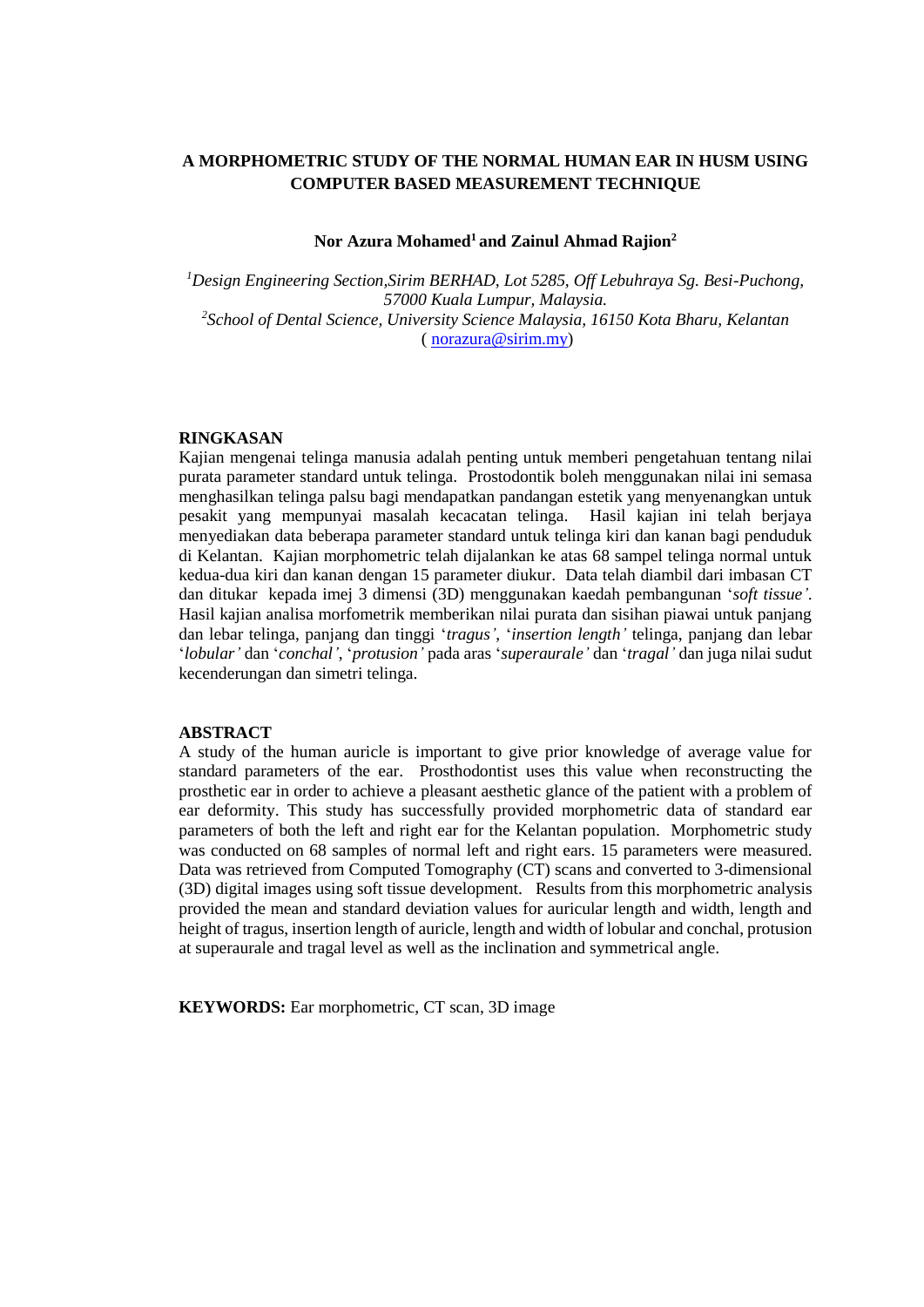#### **INTRODUCTION**

Knowledge of the normal ear morphology is important in the treatment and management of a variety of congenital deformities such as hemifacial microsomia, Tessier's facial cleft, microtia, etc. Also, its subtle structures show potential signs of age, gender and aesthetic appearance.

Several studies have been carried out to study the anthropometric data of auricle for several ethnic groups (Wang, 2011; Sforza, 2009; Kalcioglu, 2003) but none has been done in Malaysia. It is important to have prior knowledge of average values of each parameter and use these values to help in constructing prosthesis with the appropriate size and shape. Many of the existing anthropometry data on the auricle have been obtained from direct measurement techniques to assess the dimensions, locations, inclination and level of typical ear. Direct measurement technique means the measurement procedure requires the subject to be present and vernier caliper or other measuring devices are used to measure the required parameters (Purkait, 2012, Ekanam, 2010). The disadvantage of this conventional technique is that it limits the measurement of a number of landmark locations and that locating the landmark points themselves is a challenge.

In 2009, Sforza in his study, utilized a 3D computerized electromagnetic digitizer to capture a 3D image of the subject. However, recent studies (Marques, 2012 and Wang *et al.,* 2011) used CT image data to visualize the 3D image and performed the morphometric analysis as well.

With this 3D image, the quantitative assessment of the dimensions of human facial soft tissue structures such as eyes, nose, mouth and lips, chin and ears can easily be captured and used for multiple purposes for various studies.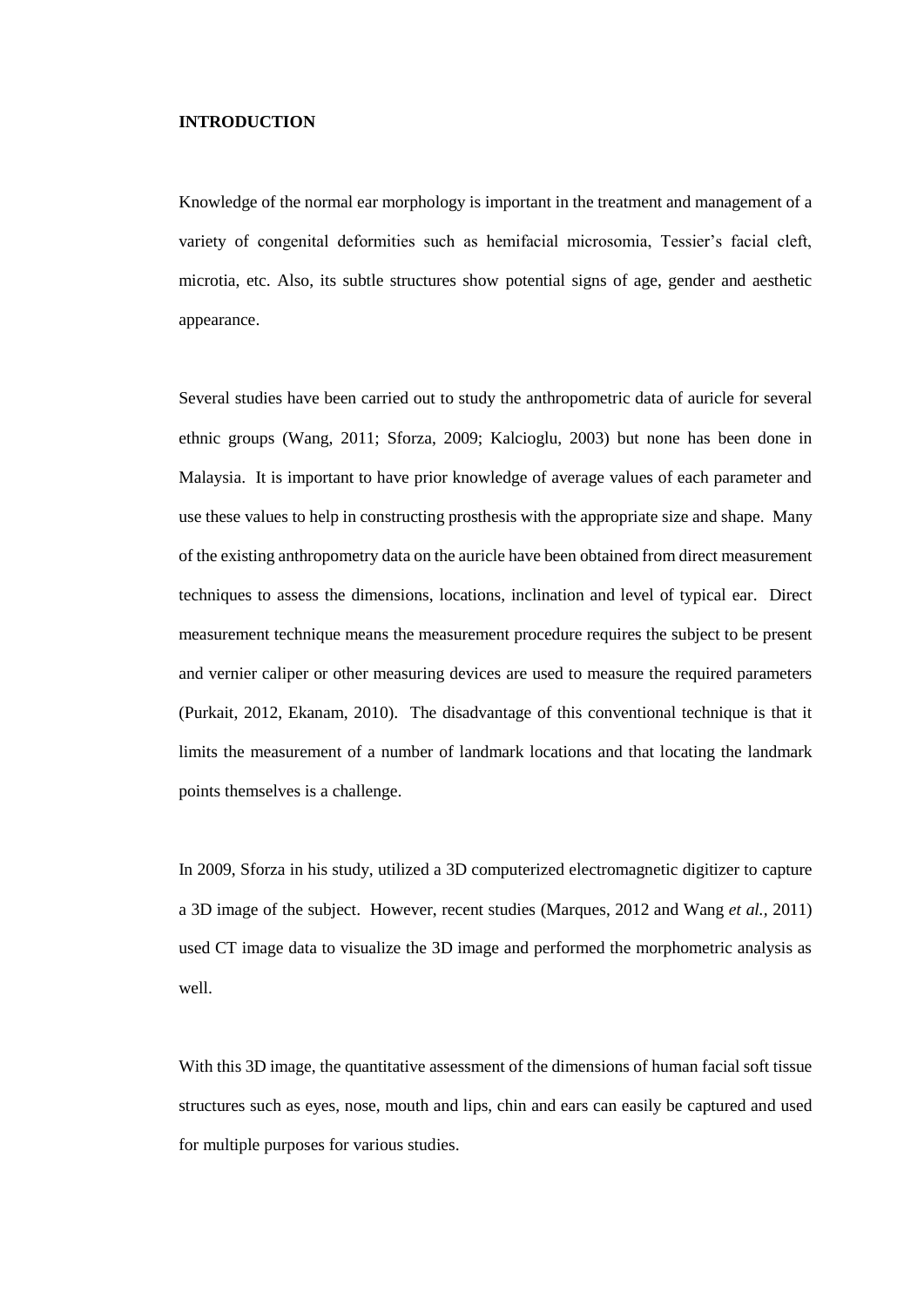#### **MATERIAL AND METHODS**

### **Population and Sample Study**

The sample consisted of data of patients aged from 18 years and above who had undergone CT scan procedure from 2009 until 2014 at the Hospital Universiti Sains Malaysia (HUSM). The data were retrieved from the server of Picture Archiving and Communication System (PACS) at the Radiology Department, HUSM. They are in the form of CT images of patients with craniofacial tumours and fractures among others. Any CT data displaying auricular abnormalities or maxillofacial anomalies were excluded from this study. This study has obtained approval from the Human Research Ethics Committee USM (HREC), reference number USMKK/PPP/JEPeM [259.3.(2)] dated 15 January 2013 and their guidelines were followed.

### **Sample Size Determination for Morphometric Study**

Descriptive statistic was used to determine the sample size using Equation 1 (Wang *et al.*, 2011).

$$
n = \left(z \frac{\sigma}{\Delta}\right)^2 \quad \dots \dots \dots \dots \dots \tag{1}
$$

where:-

 $n = no$ . of sample size  $z = 1.96$  (fix  $\alpha = 0.05$ ) σ = determine from literature\*  $\Delta$  = effect size (0.8)

The following criteria were also determined:

- 1. Power of the study  $= 0.8$
- 2. Alpha,  $\alpha = 0.05$
- 3. Effect size  $=$  Large (0.8)
- 4. Drop out  $= 10\%$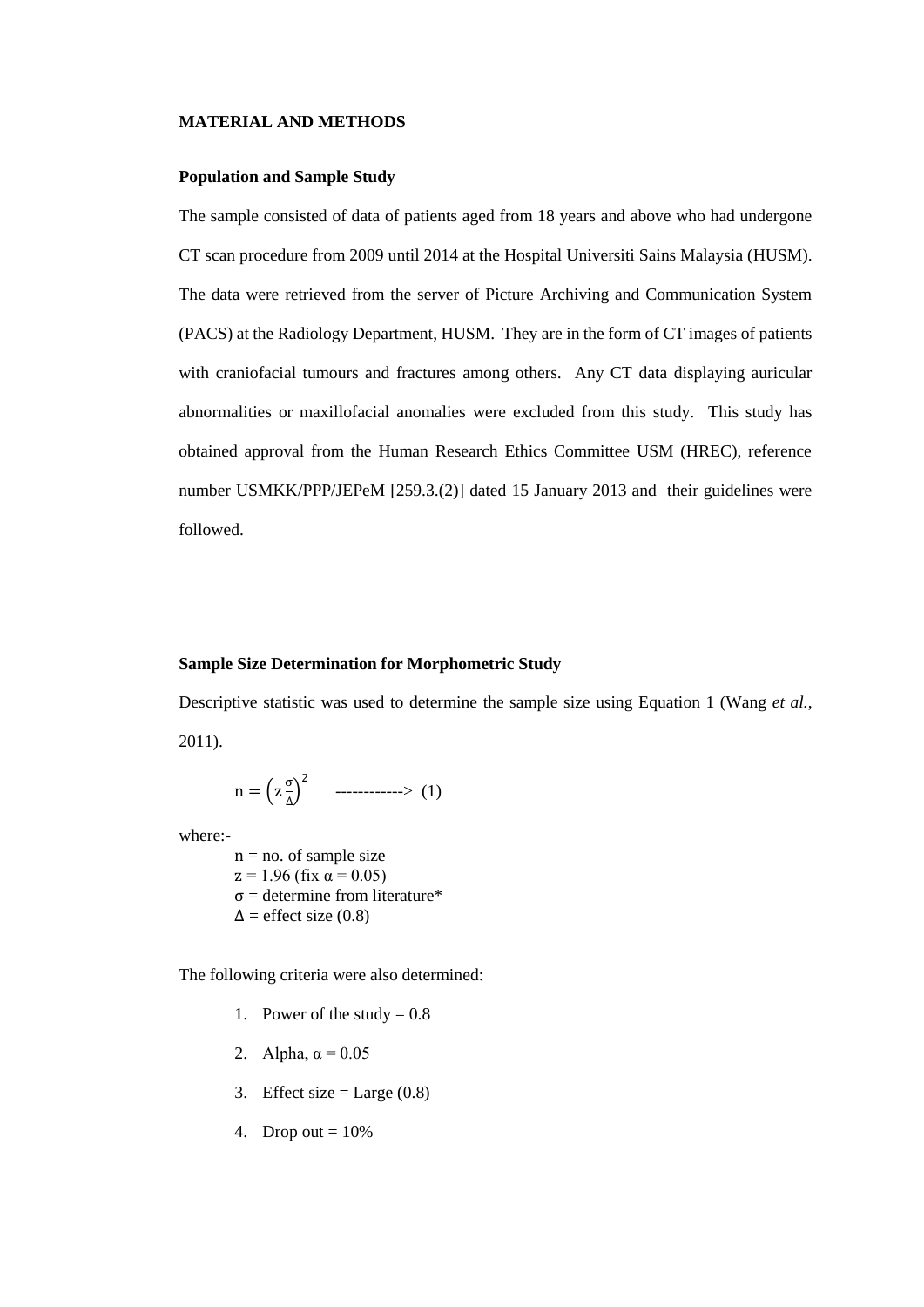From equation 1, the estimated sample size is 80. However, for this study, a sample size of 68 was used because only 68 samples met our criteria.

## **3D Image Processing**

The following is the standard process for a data conversion of 2D dicom format to a 3D image in MIMICS. All samples obtained from the PACS server were in the form of a stack of slice images in a 2D dicom format (Figure. 1). This data was exported to MIMICS software for its conversion to a 3D image. Figure 2 gives an overview of the main section in MIMICS user interface after the data from CT scan dicom format was exported to the software.



*Figure 1: Stack of slice images from CT scan in 2D dicom format*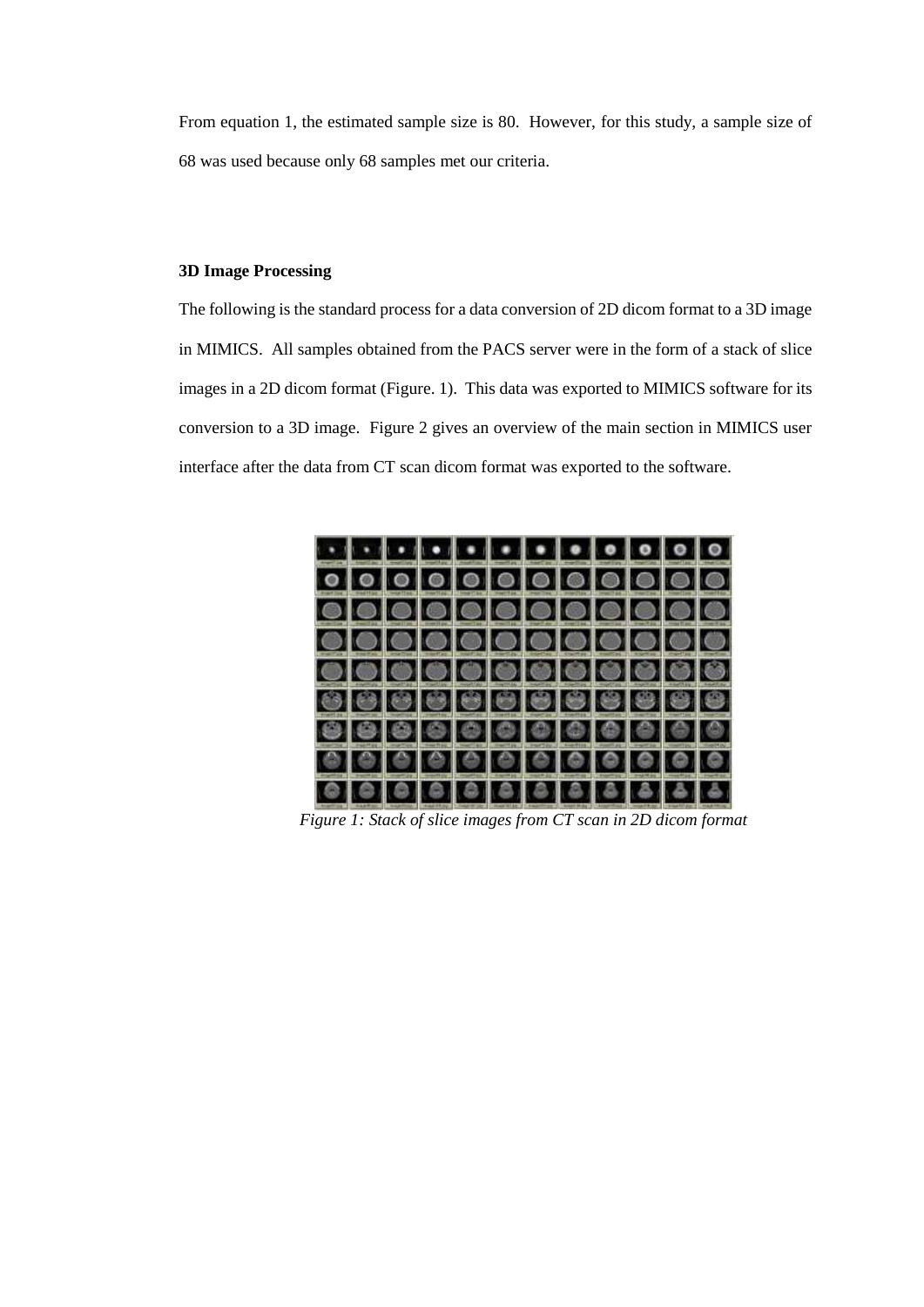

*Figure 2: The MIMICS software user interface in 2D format at certain slice. Top left = Coronal view; top right = axial view; bottom left = sagittal view; bottom right = 3D reconstruction view*

Once all the 2D images have been imported to the software, thresholding of the images was carried out to select the soft tissue of the sample. Region growing of the selected area removed any unnecessary pixel. Mask editing was used for any noise present in the sample. Finally, the 3D reconstruction of the images was selected to convert the data to a 3D image (Figure 3).



*Figure 3: 3D image obtained from data conversion in MIMICS*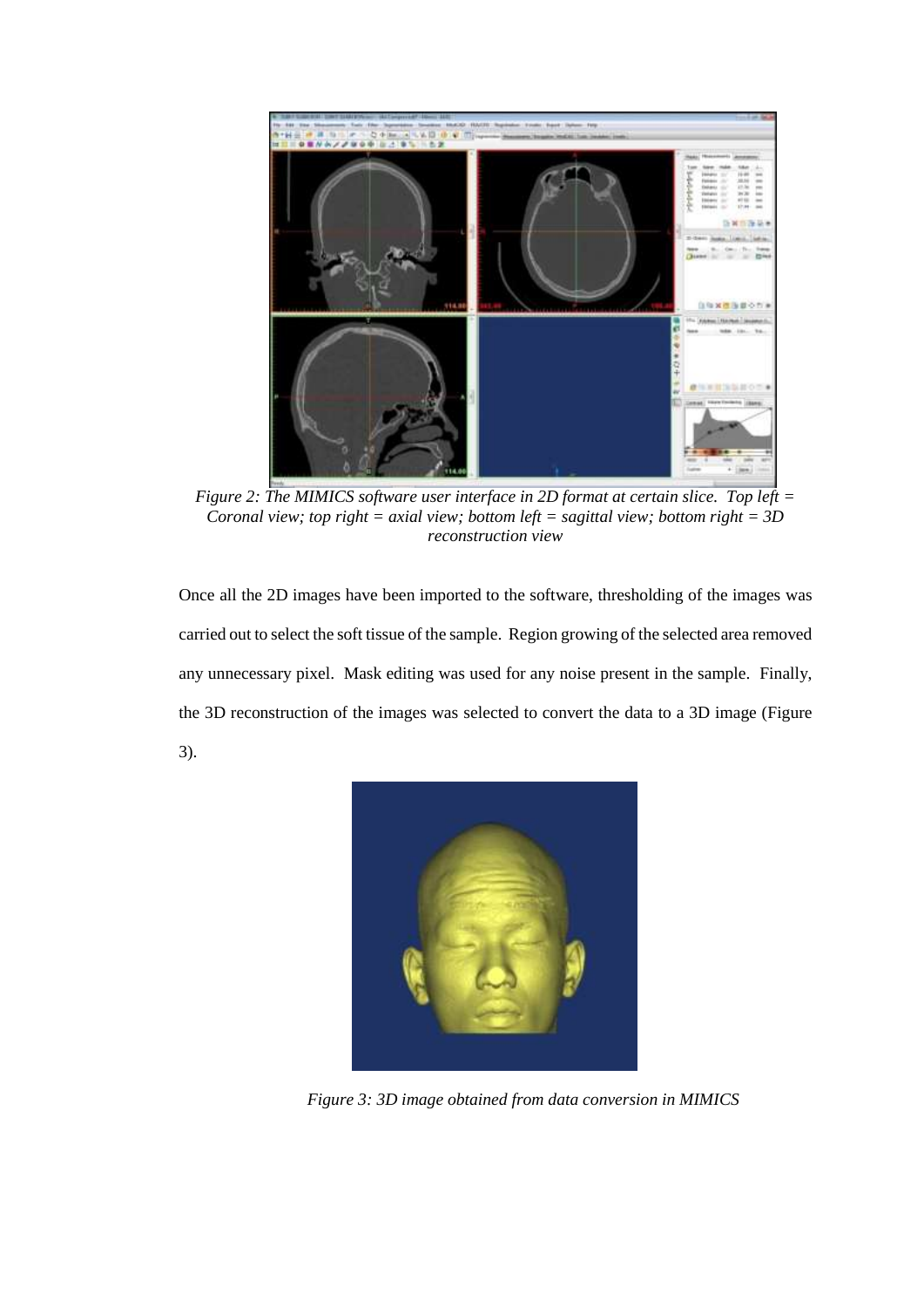### **Landmark Identification**

Landmark points were identified (Figure 4) in order to measure the ear parameters. For the identification of the landmark points, the study carried out by Coward *et al*. (2000) was used as a reference.



*Figure 4: The landmarks location of the ear in 3D image*

The landmark points shown in Figure 4 are as follows:

- 1. Superaurale
- 2. Subaurale
- 3. Preaurale
- 4. Postaurale
- 5. Otobasion superius
- 6. Otobasion inferius
- 7. Deepest point on the notch on upper margin of tragus
- 8. Lowest point on the lower border of tragus
- 9. Cardinal point of tragus
- 10. Protragion
- 11. Incisura intertragica inferior (the deepest point in the incisura intertragica)
- 12. Lobule anterior (ear attachment line is drawn joining the otobasion superior and inferior)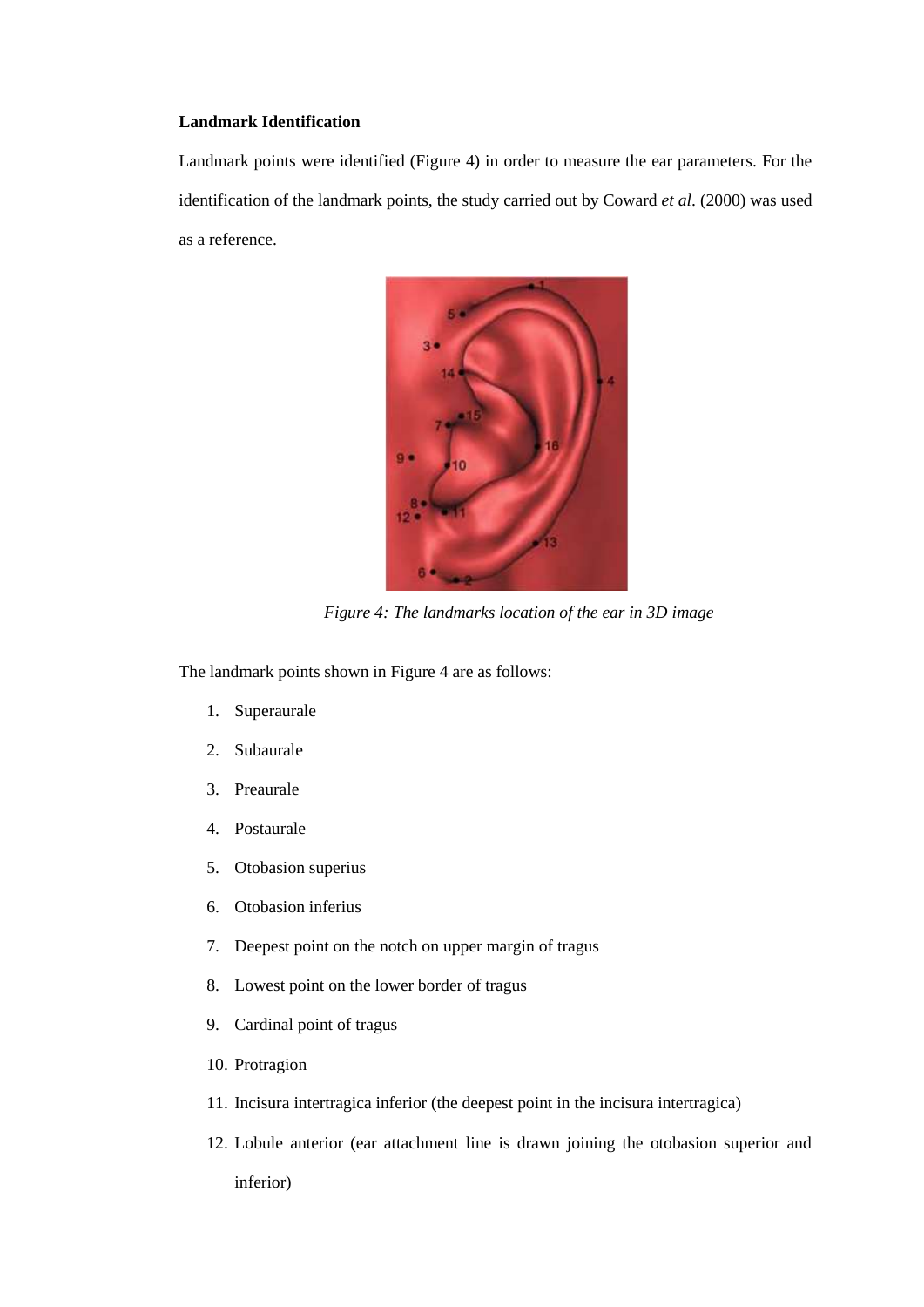- 13. Lobule posterior (the most posterior point on the margin of lobule perpendicular to lobule anterior)
- 14. Concha superior (the intersection of the lower edge of the anterior end of the crus antihelices inferius and the posterior border of crus helicus)
- 15. Incisura anterior auris posterior (the most posterior point on the edge of incisura anterior auris)
- 16. Strongest antihelical curvature

## **Morphometric Measurement**

Morphometric measurement in this study was carried out virtually using the measurement application module available in the software. Softwares MIMICS version 14.0 (Materialise, Leuven, Belgium) and Geomagic Qualify (Geomagic, U.S Corporate ) were used to measure linear and angularity, respectively. A total of 15 parameters were measured. Of these, 12 were standard parameters (Figures 5 and 6) that were similarly measured by Wang *et al.,* (2011) in their study. The remaining 3 parameters were measured in order to see the symmetry between the face and the ear (Figure 7). Measurements were taken for both the left and the right ear of each sample.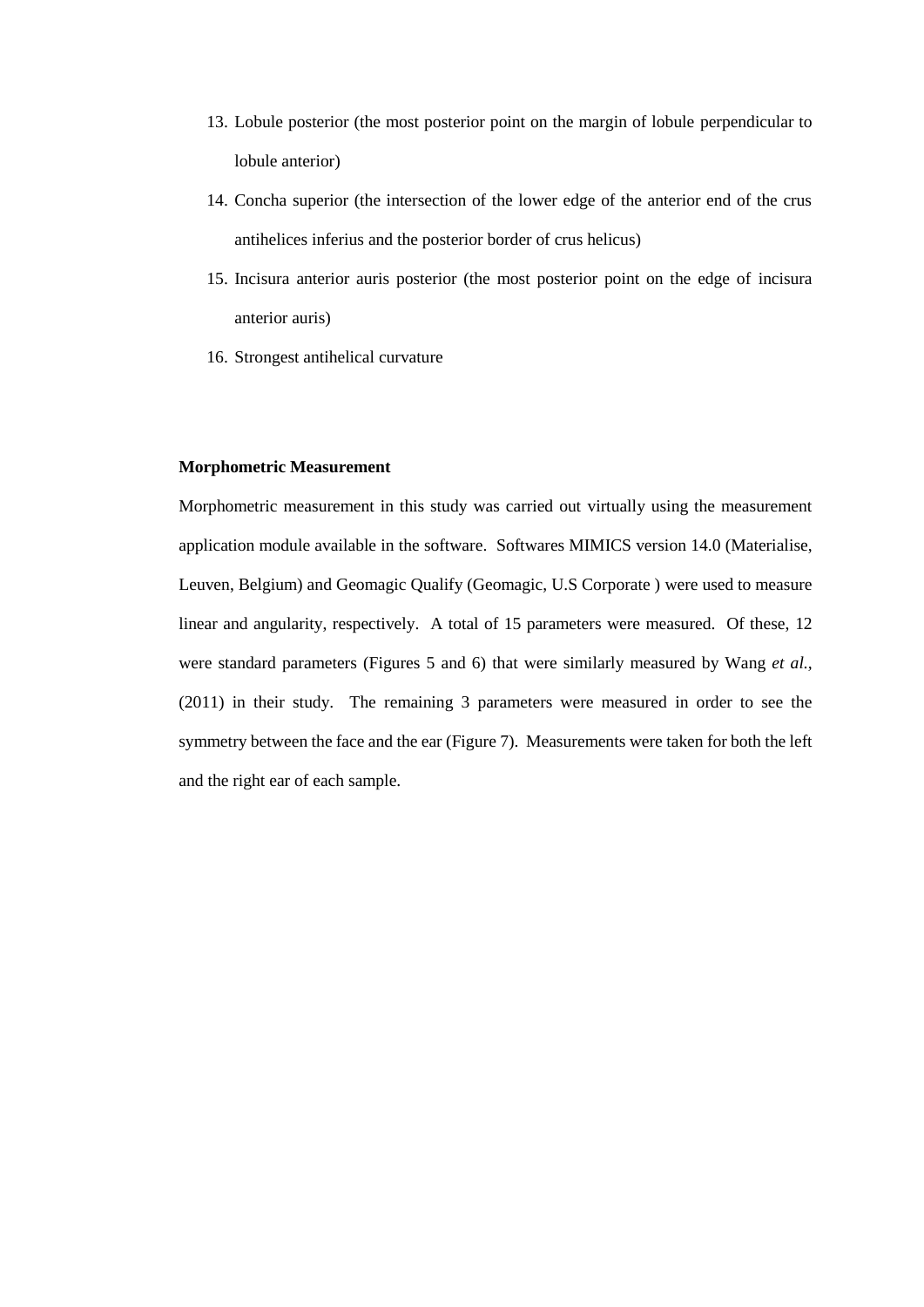

*Figure 5: Linear measurement parameters of the ear.*

Each parameter in Figure 5 is defined as follows:

- LA: Length of auricle
- WA: Width of auricle
- ILA: Insertion length of auricle
- CL: Conchal length
- CW: Conchal width
- LL: Lobular length
- LW: Lobular width
- HT: Height of tragus
- LT: Length of tragus
- PS: Protusion at Superaurale level
- PT: Protusion at Tragus level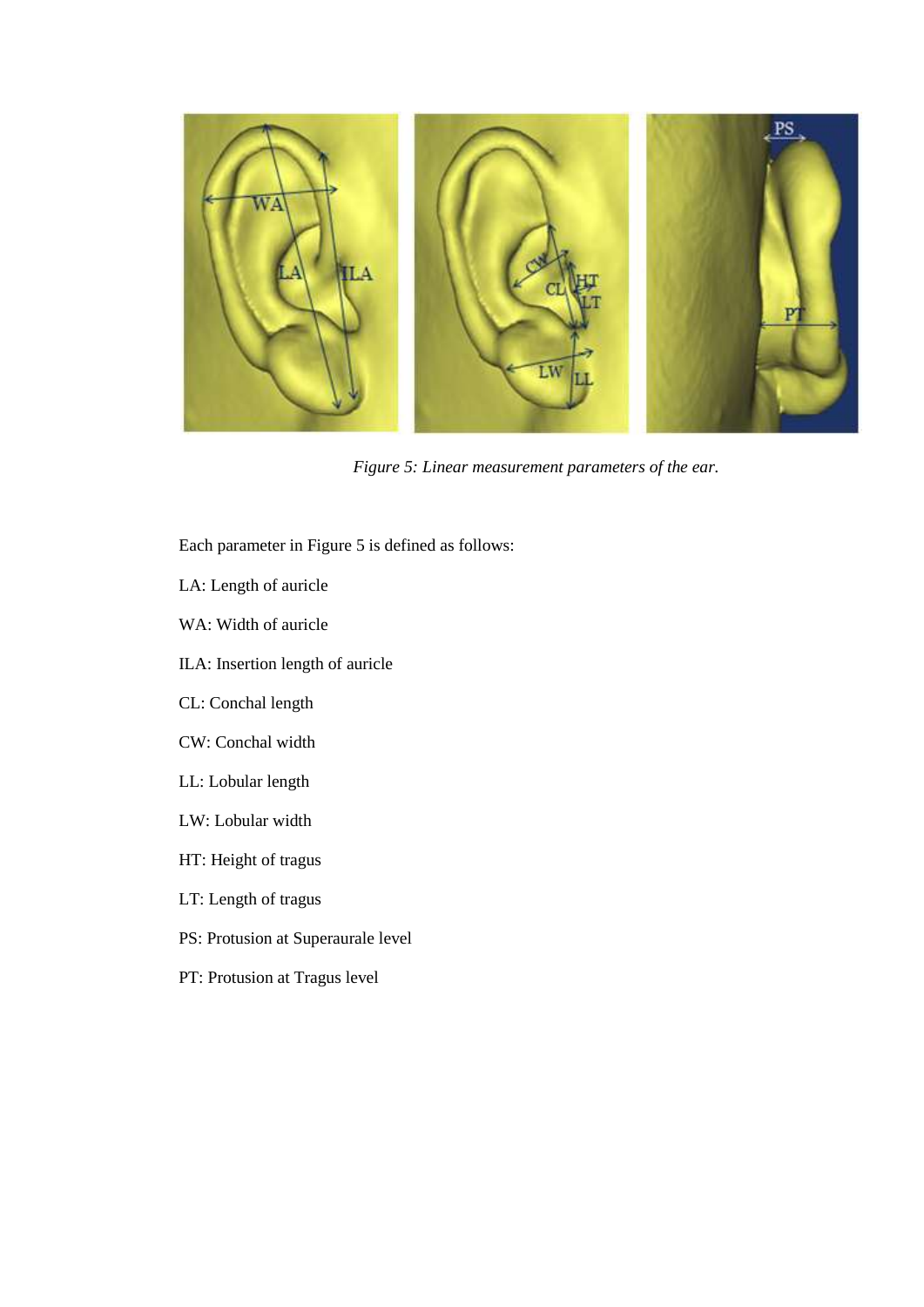

*Figure 6: Inclination angle (IA) measurement of the ear*

## **Angularity measurements**

The inclination angle (IA), the angle between the axis of the auricle and the bridge of the nose was measured using Geomagic Qualify software. Figure 6 shows the creation of two planes, where Plane 1 refers to the bridge of the nose and Plane 2 refers to the axis of the auricle. Plane 2 was created by connecting landmarks 1 and 2. Inclination angles for both right and left ear were measured.

Symmetrical angles (SA) were also measured. SA refers to the angle between the right and the left ear taken from the frontal view (Figure 7). Plane 3 was created by connecting landmarks 1 and 2 of the left ear while plane 4 by connecting landmarks 1 and 2 of the right ear. Symmetrical angles between right and left ear with respect to the axis of the midface were also measured in this study (Figures 8a and 8b). For these measurements, plane 5 was created by connecting a few cephalometric landmark points identified for the midface (Figure 9).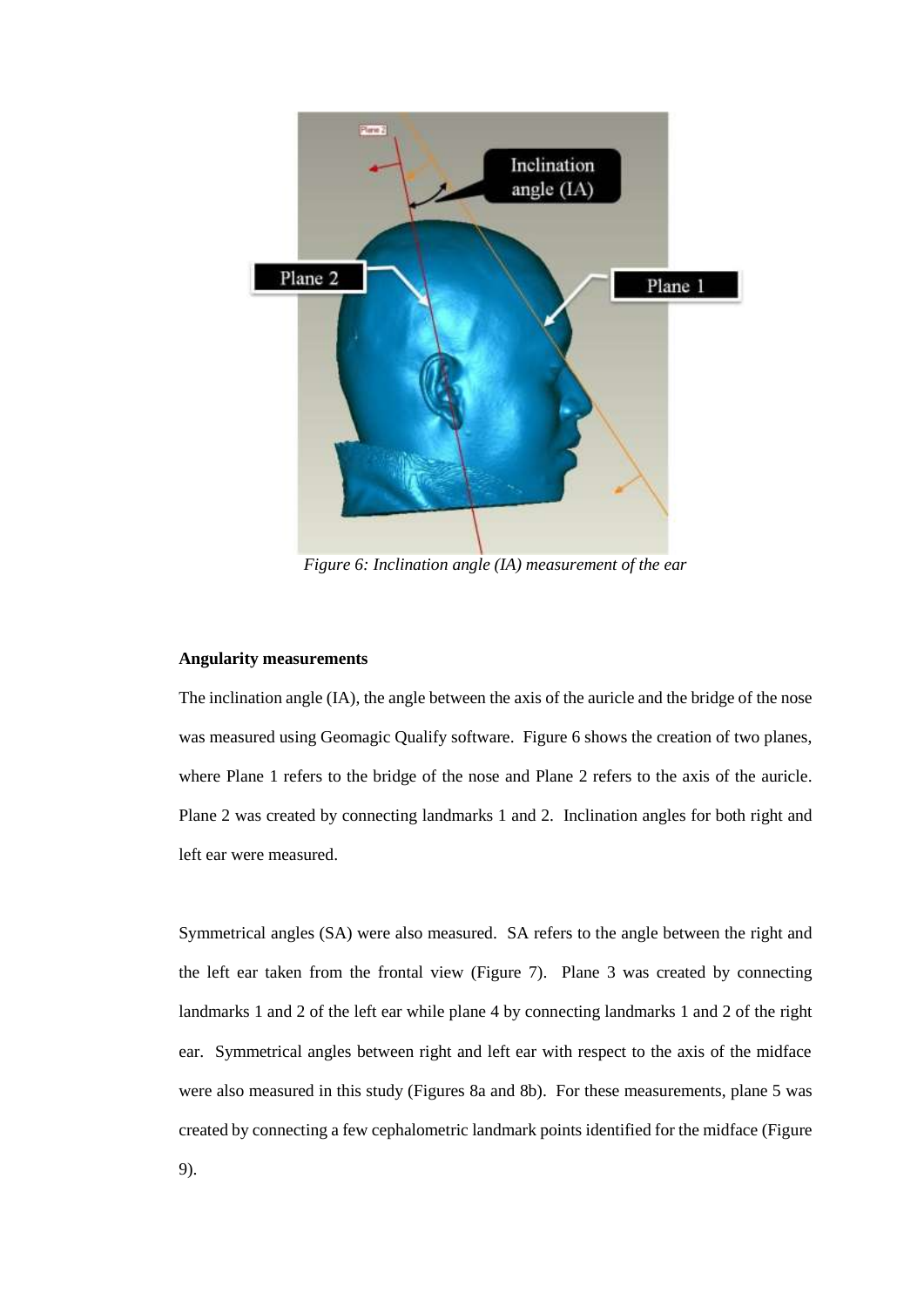

*Figure 7: Symmetrical angle (SA) parameter*



*Figure 8: Symmetrical angle for right ear (a) and left ear (b) with respect to the axis of the nose*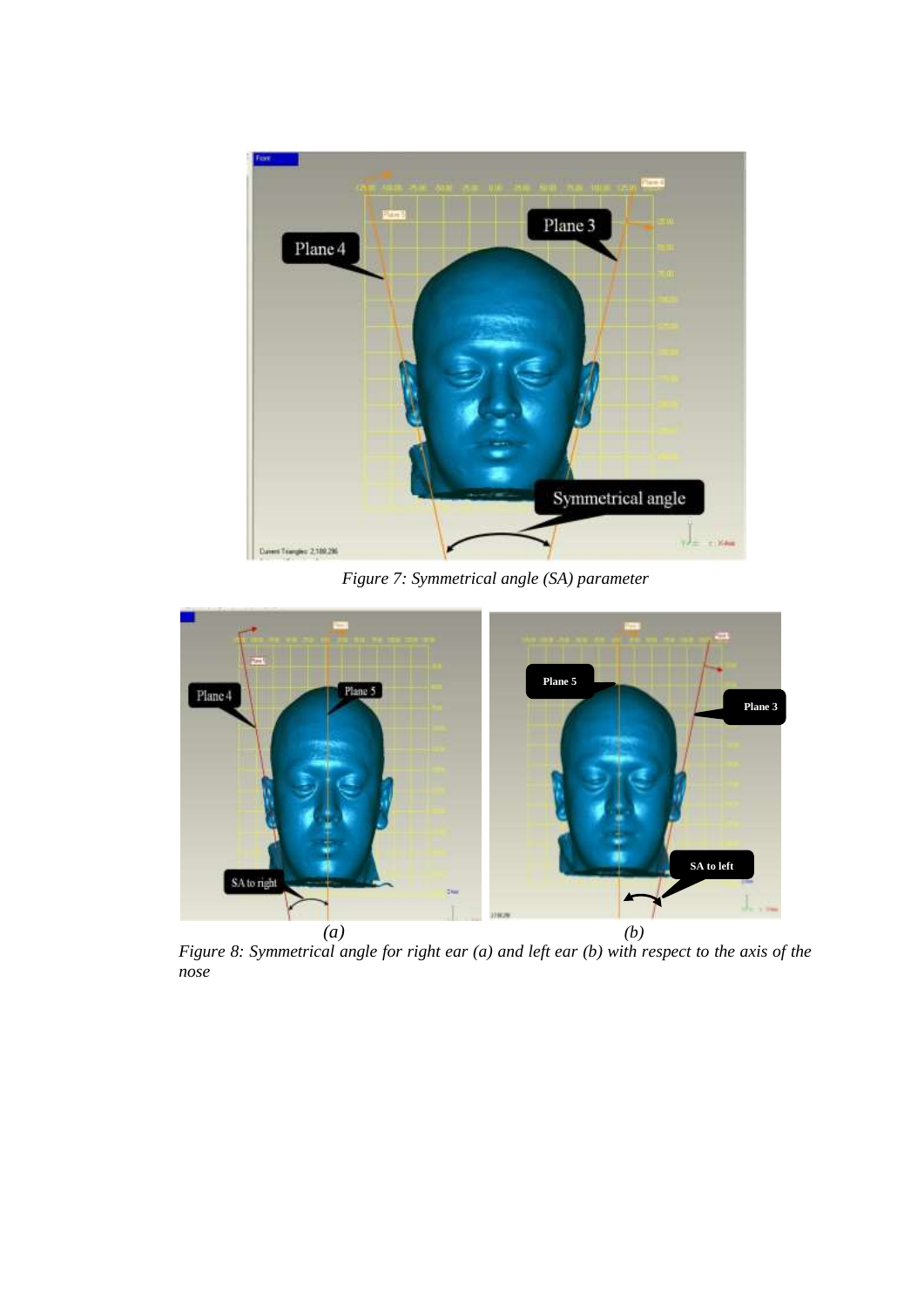

*Figure 9: Cephalometric landmarks for midface*

Measurement for symmetrical angles in relation to the anthropometric analysis of the ear had not been studied previously. However, it must be noted that these parameters play important roles in determining the correct location to place the prosthetic ear in relation to the facial asymmetry (personal communication with an anaplastologist).

### **Statistical Analysis**

Descriptive statistics were described in terms of mean and standard deviations. Measurements of 68 samples with 15 normal ear parameters were carried out by one individual observer and validated by an expert. Each measurement was carried out 3 times, each at one month interval and the average value calculated. For confidentiality, scans were identified by codes instead of the actual name of the samples.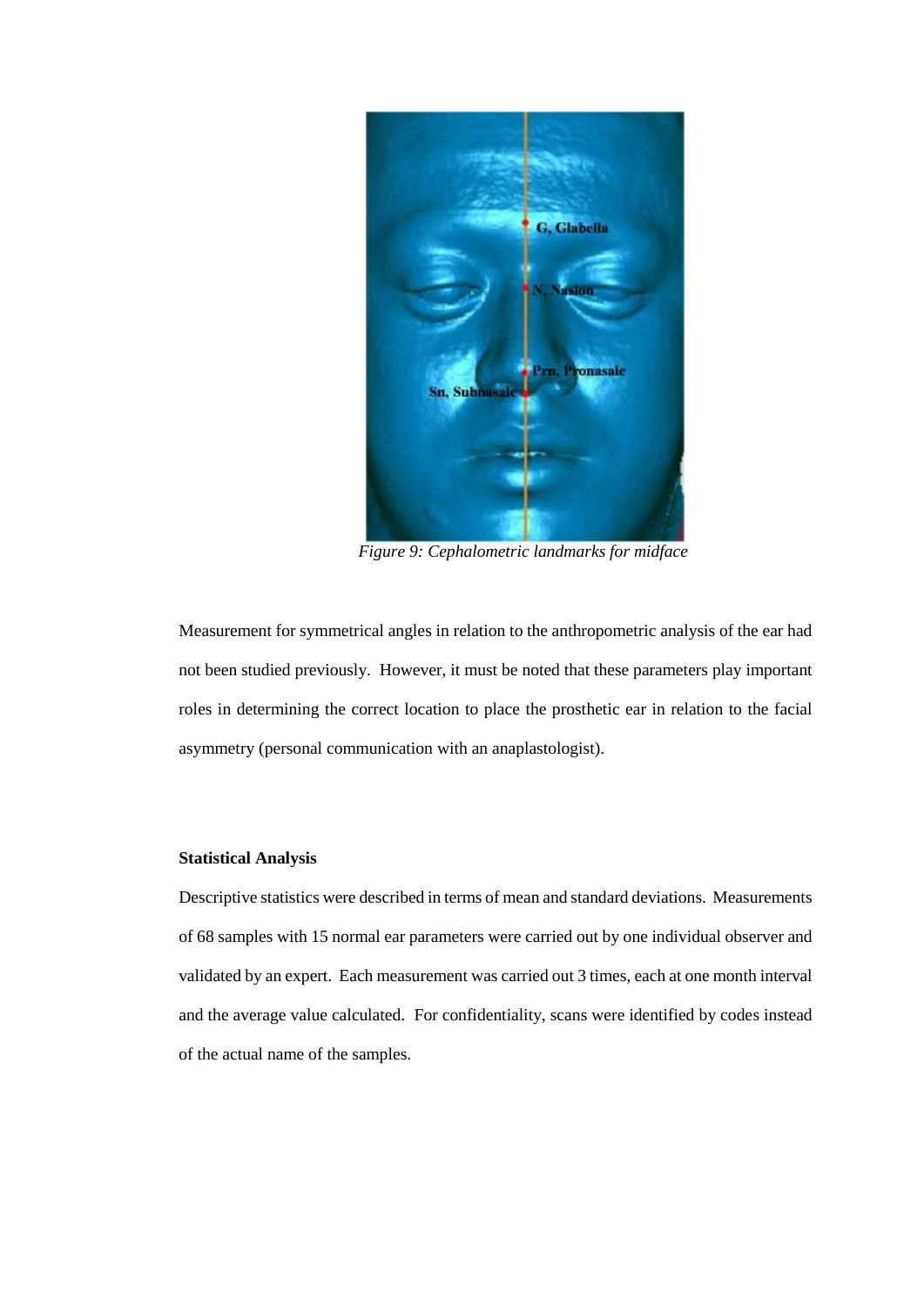#### **RESULTS AND DISCUSSION**

## **Socio-Demographic Characteristic for Morphometric Analysis**

A total of 68 samples were studied in this research of adult samples aged from 18 years old and above. The socio-demographic characteristics for all the samples are shown in Table 1 below.

| Table 1: Socio-demographic characteristics of morphometric analysis samples |              |                   |  |  |  |  |  |  |
|-----------------------------------------------------------------------------|--------------|-------------------|--|--|--|--|--|--|
| <b>Variable</b>                                                             | Mean (SD)    | Frequency $(\% )$ |  |  |  |  |  |  |
| Age (Years)                                                                 | 40.57(16.43) |                   |  |  |  |  |  |  |
| Gender                                                                      |              |                   |  |  |  |  |  |  |
| Male                                                                        |              | 46(67.6)          |  |  |  |  |  |  |
| Female                                                                      |              | 22(32.4)          |  |  |  |  |  |  |

The sample group consists of 67.6 % males and 32.4 % females. The mean age of the sample is 40.57 (16.43) with ages ranging from 18 to 90 years old.

### **Morphometric Analysis of Left and Right Ear**

The results of morphometric analysis of both the left and the right ears for all 68 samples are presented in Table 2. A total 15 parameters of both the normal left and right ears were measured. The average and standard deviation for each parameter measured were calculated and tabulated (Table 2).

| <b>Measurements (mm)</b> | <b>Right Ear</b> | <b>Left Ear</b> |  |  |
|--------------------------|------------------|-----------------|--|--|
|                          | Mean (SD)        | Mean (SD)       |  |  |
| LA                       | 62.35(0.93)      | 62.24(0.96)     |  |  |
| <b>WA</b>                | 33.46 (1.37)     | 32.63(1.47)     |  |  |
| <b>ILA</b>               | 54.55 (1.64)     | 54.44 (2.22)    |  |  |
| LT                       | 15.41 (1.54)     | 15.07(1.66)     |  |  |
| <b>HT</b>                | 5.68(1.07)       | 5.49(0.88)      |  |  |
| LL                       | 18.79 (0.97)     | 18.84 (0.82)    |  |  |
| LW                       | 22.86 (2.52)     | 22.23(3.03)     |  |  |

*Table 2: The morphometric ear measurements of left and right ear (n=68)*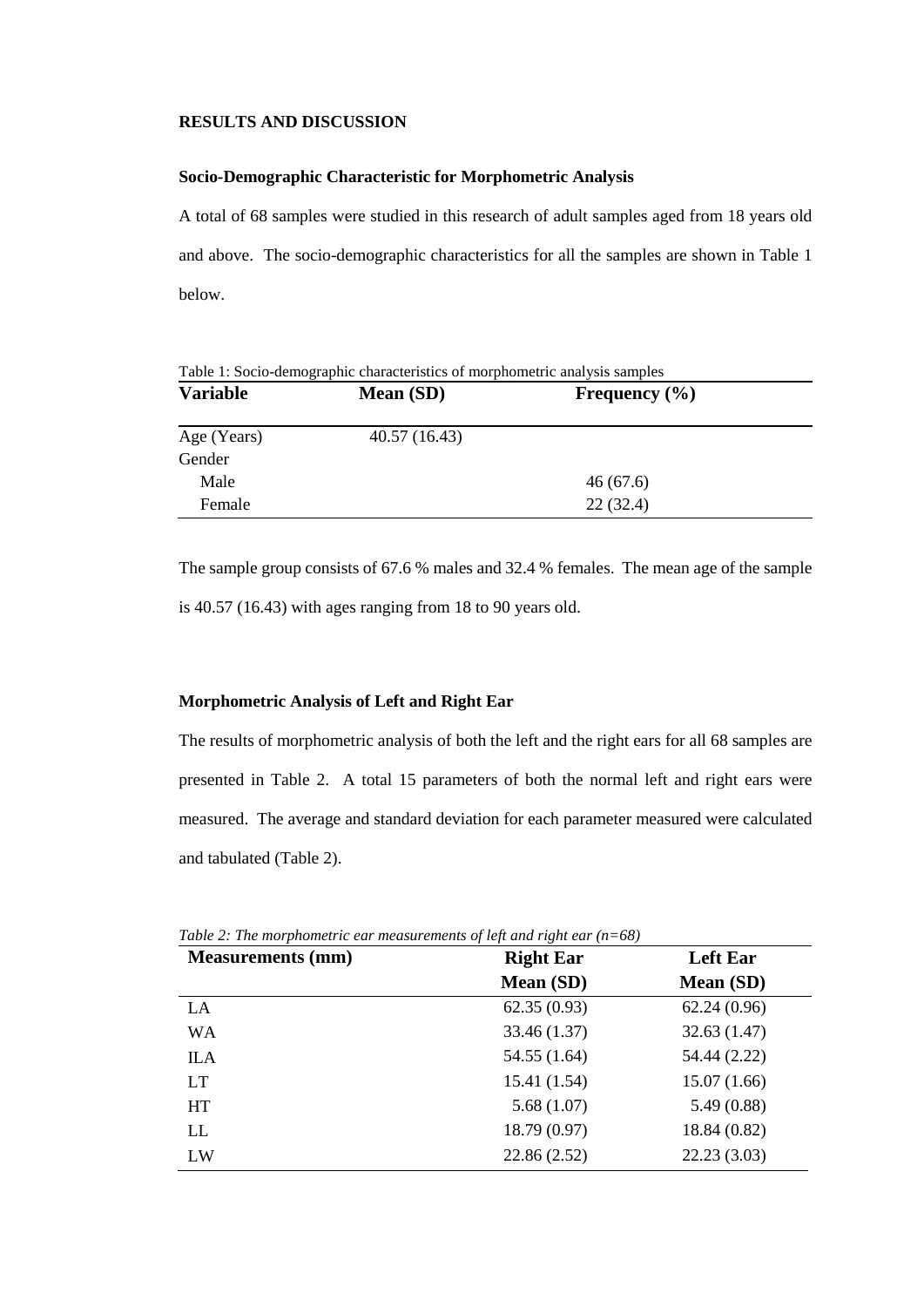| CL                  | 26.79(0.89) | 26.68(0.85)  |
|---------------------|-------------|--------------|
| <b>CW</b>           | 20.95(2.01) | 20.61 (1.88) |
| <b>PS</b>           | 10.43(1.30) | 10.91(1.49)  |
| <b>PT</b>           | 19.74(0.90) | 19.89(0.91)  |
| <b>IA</b>           | 23.64(3.20) | 23.04 (3.84) |
| <b>SA</b>           | 16.43(2.65) | na           |
| SA to the right ear | 9.04(2.31)  | na           |
| SA to the left ear  | na          | 8.36(2.06)   |
|                     |             |              |

 $LA = Length$  of Auricle,  $WA = Width$  of auricle,  $ILA = Insertion$  length of the auricle, LT=Length of tragus, HT=Height of tragus, LL=Lobular length, LW=Lobular width, CL=Conchal length, CW=Conchal width, PS= Protusion at Superaurale level, PT= Protusion at Tragal level, IA= Inclination angle of the Auricle, SA= Symmetrical Angle, na=not applicable

The results show only a very small difference in measurement between the right and the left ear. Overall, measurements for right ear parameters have higher values compared to the left ear for the length and width of auricle (LA and WA), insertion length of auricle (ILA), length and width of tragus (LT and HT), length and width of conchal (CL and CW), inclination angle (IA) and symmetrical angle (SA). Similar results were also obtained by other authors (Ekanem *et al*., 2010, Coward *et al*., 2000, Deopa *et al.,* 2013).

Table 3 compares the values of ear parameters obtained from our study and those from other studies but with different ethnic groups. The values vary from one study to the other. However, the values obtained from our work are closer to those obtained by Sforza *et al.* (2009) and Wang *et al.* (2011) which shows that ear morphology differs from one ethnic group to the other. To date, there are no studies on the symmetrical angles that are available, hence our data from this study cannot be assessed and compared with those of other workers.

### **From Anatomical Landmarks to Digital Morphology Measurement**

Conventional anthropometrics measurements identifies soft-tissue landmarks placing instruments such as calipers, angle meters, measuring tapes and protractors over measurement surface (in this case human) to measure the distance between a pair of landmarks, or the angle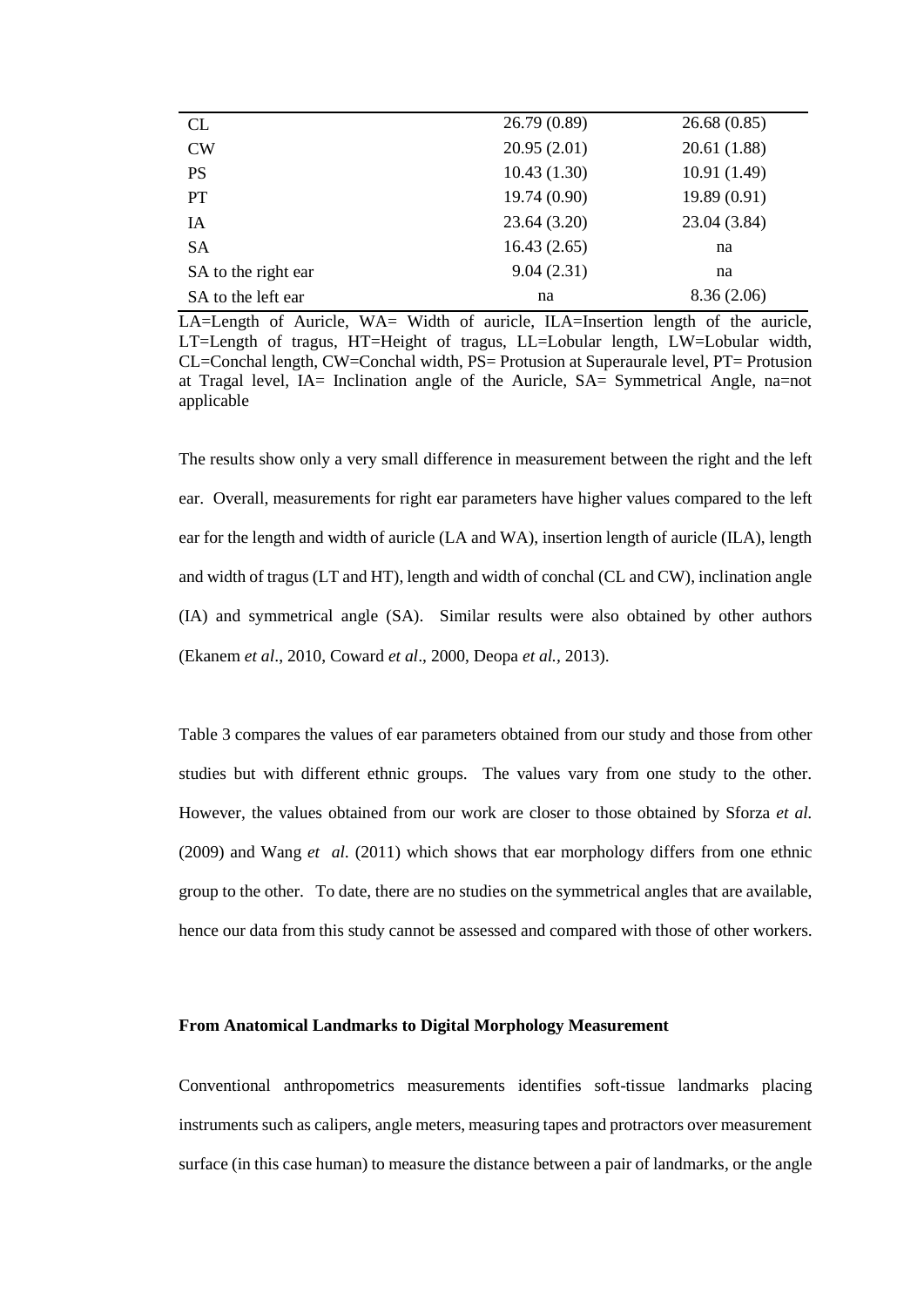comprises three of them (Sforza, 2006). This conventional method limits the numbers of parameters to be measured as it is quite difficult to reach the landmarks at complex location for example, the conchal and tragus area. As a result not many studies are able to give the values of conchal and tragus parameters.

This study demonstrates the competency of using 3D image obtained from CT scan data to execute the measurement. The number of parameters that can be measured has increased and these include the inclination angle, protrusion at superaurale and tragal level. The 3D image data created in MIMICS that is exported to Geomagic software enable the measurement of the symmetrical angles to be performed. All these measurements do not need the presence of samples in their physical form thus allowing ample time to perform the required measurements. Another advantage of using a CT is that, the data captured are able to show the anatomy of the ear, both externaly and internally. The data image conversion from the CT scan not only gives information on the soft tissue but also the information on the bony area. With these data, medical doctors can easily diagnose and plan for implant surgery when necessary.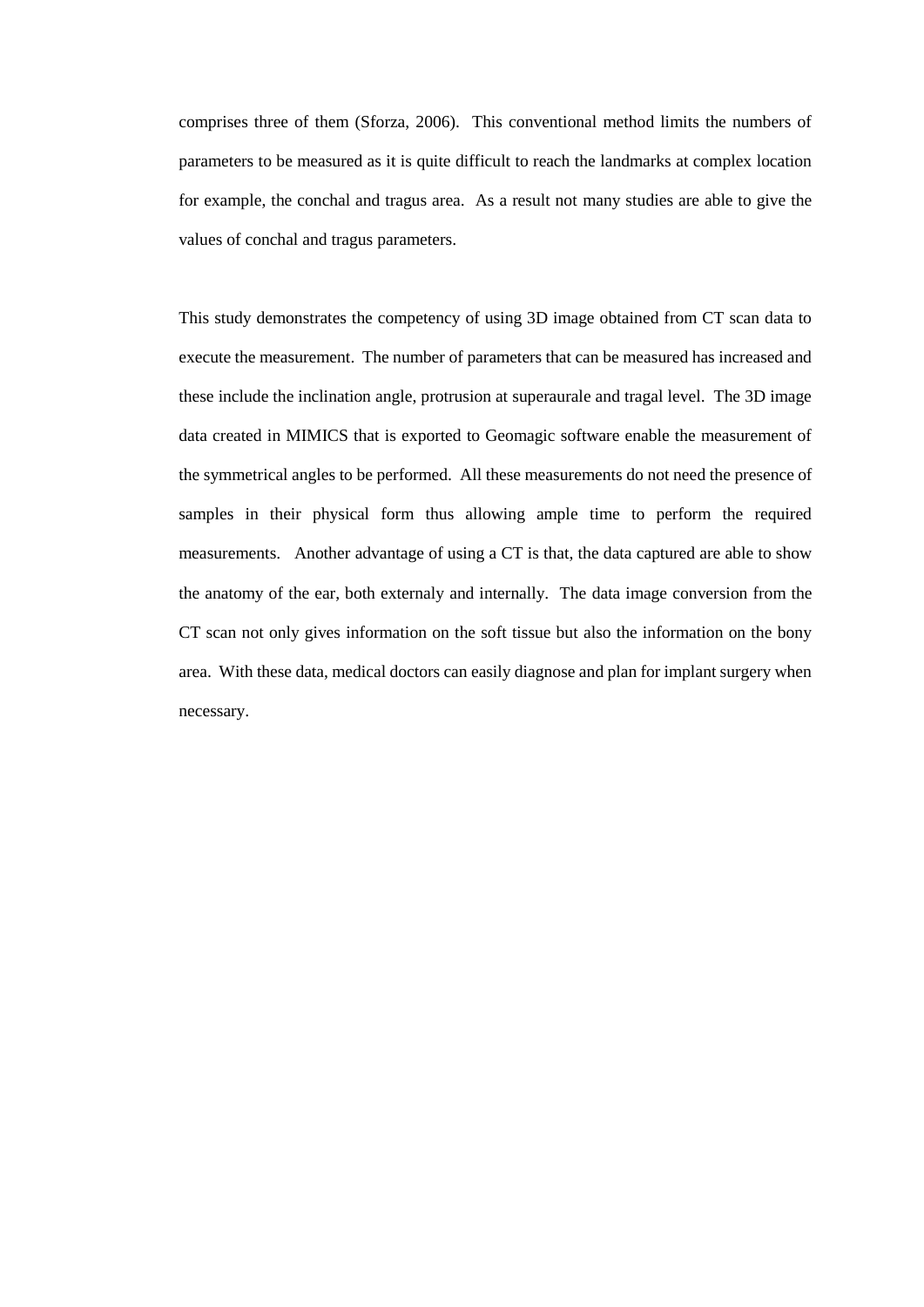*Table 3: Distribution of results obtained in the measurement of left and right ear compared to other studies of different ethnic*

|                             | Our study<br>Kelantan,<br><b>Malaysia</b> |        | Oludiran,<br><b>Benin City</b> |       | Wang et al.,<br>(2011)<br><b>North China</b> |       | Sforza et al.,<br>(2009)<br><b>Italy</b> |       | Deopa et al.,<br>(2013)<br>Uttarakhan,<br>India |       | Ekanam et<br>al., (2010)<br>Maiduguri,<br><b>Nigeria</b> |       | Bozkir et al.,<br>(2006)<br><b>Turkey</b> |       |
|-----------------------------|-------------------------------------------|--------|--------------------------------|-------|----------------------------------------------|-------|------------------------------------------|-------|-------------------------------------------------|-------|----------------------------------------------------------|-------|-------------------------------------------|-------|
| <b>Measurements</b><br>(mm) | $n = 63$<br>$18 - 50$ yrs                 |        | $n = 1462$<br>8-30 yrs         |       | $n = 485$<br>18-74 yrs                       |       | $n = 843$<br>$4-73$ yrs                  |       | $n = 177$<br>$17-25$ yrs                        |       | $n = 217$<br>$18-65$ yrs                                 |       | $n = 341$<br>$18-25$ yrs                  |       |
|                             |                                           |        |                                |       |                                              |       |                                          |       |                                                 |       |                                                          |       |                                           |       |
|                             | Right                                     | Left   | Right                          | Left  | Right                                        | Left  | Right                                    | Left  | Right                                           | Left  | Right                                                    | Left  | Right                                     | Left  |
| LA                          | 62.4                                      | 62.2   | 55.6                           | 55.6  | 59.7                                         | 59.9  | 63.9                                     | 63.8  | 59.0                                            | 59.1  | 56.0                                                     | 56.0  | 61.2                                      | 61.4  |
|                             | (0.9)                                     | (1.0)  | (6.0)                          | (6.0) | (3.6)                                        | (3.8) | (3.9)                                    | (4.0) | (4.0)                                           | (3.8) | (4.0)                                                    | (6.0) | (3.3)                                     | (3.3) |
| <b>WA</b>                   | 33.5                                      | 32.6   | 32.4                           | 32.0  | 32.8                                         | 32.4  | 37.4                                     | 37.2  | 29.5                                            | 29.7  | 11.1                                                     | 11.2  | 32.1                                      | 32.3  |
|                             | (1.4)                                     | (1.5)  | (4.5)                          | (4.5) | (2.2)                                        | (2.2) | (3.3)                                    | (3.5) | (2.3)                                           | (2.8) | (2.8)                                                    | (2.6) | (2.1)                                     | (2.2) |
| $\mathop{\rm LL}\nolimits$  | 18.8                                      | 18.8   | 14.0                           | 14.0  | 18.5                                         | 18.5  |                                          |       | 16.6                                            | 16.9  | 13.3                                                     | 13.4  | 18.2                                      | 17.9  |
|                             | (1.0)                                     | (0.8)  | (3.8)                          | (3.8) | (2.6)                                        | (2.5) |                                          |       | (2.2)                                           | (2.1) | (2.5)                                                    | (2.3) | (1.6)                                     | (1.6) |
| LW                          | 22.9                                      | 22.2   | 16.0                           | 16.0  | 19.6                                         | 19.6  |                                          |       | 19.4                                            | 19.6  |                                                          |       | 19.4                                      | 19.0  |
|                             | (2.5)                                     | (3.0)  | (4.8)                          | (4.8) | (1.9)                                        | (1.9) |                                          |       | (2.1)                                           | (2.3) |                                                          |       | (2.1)                                     | (2.1) |
| <b>ILA</b>                  | 54.6                                      | 54.4   |                                |       | 45.6                                         | 45.9  |                                          |       |                                                 |       |                                                          |       |                                           |       |
|                             | (1.6)                                     | (2.2)  |                                |       | (4.0)                                        | (4.1) |                                          |       |                                                 |       |                                                          |       |                                           |       |
| <b>LT</b>                   | 15.4                                      | 15.1   |                                |       | 14.1                                         | 14.4  |                                          |       |                                                 |       |                                                          |       |                                           |       |
|                             | (1.5)                                     | (1.7)  |                                |       | (6.3)                                        | (2.0) |                                          |       |                                                 |       |                                                          |       |                                           |       |
| HT                          | 5.68                                      | 5.49   |                                |       | 5.3                                          | 5.6   |                                          |       |                                                 |       |                                                          |       |                                           |       |
|                             | (1.07)                                    | (0.88) |                                |       | (1.7)                                        | (1.6) |                                          |       |                                                 |       |                                                          |       |                                           |       |
| CL                          | 26.8                                      | 26.7   |                                |       | 25.5                                         | 25.5  |                                          |       |                                                 |       |                                                          |       |                                           |       |
|                             | (0.9)                                     | (0.9)  |                                |       | (2.0)                                        | (2.1) |                                          |       |                                                 |       |                                                          |       |                                           |       |
| CW                          | 20.9                                      | 20.6   |                                |       | 18.0                                         | 18.0  |                                          |       |                                                 |       |                                                          |       |                                           |       |
|                             | (2.0)                                     | (1.9)  |                                |       | (2.3)                                        | (2.2) |                                          |       |                                                 |       |                                                          |       |                                           |       |
| <b>PS</b>                   | 10.4                                      | 10.9   |                                |       | 14.5                                         | 14.4  |                                          |       |                                                 |       |                                                          |       |                                           |       |
|                             | (1.3)                                     | (1.5)  |                                |       | (3.9)                                        | (3.7) |                                          |       |                                                 |       |                                                          |       |                                           |       |
| PT                          | 19.7                                      | 19.9   |                                |       | 20.0                                         | 19.7  |                                          |       |                                                 |       |                                                          |       |                                           |       |
|                             | (0.9)                                     | (0.9)  |                                |       | (3.9)                                        | (3.8) |                                          |       |                                                 |       |                                                          |       |                                           |       |
| IA                          | 23.6                                      | 23.0   |                                |       | 15.1                                         | 15.1  | 29.3                                     | 30.7  |                                                 |       |                                                          |       |                                           |       |
|                             | (3.2)                                     | (3.8)  |                                |       | (6.1)                                        | (6.0) | (6.7)                                    | (6.7) |                                                 |       |                                                          |       |                                           |       |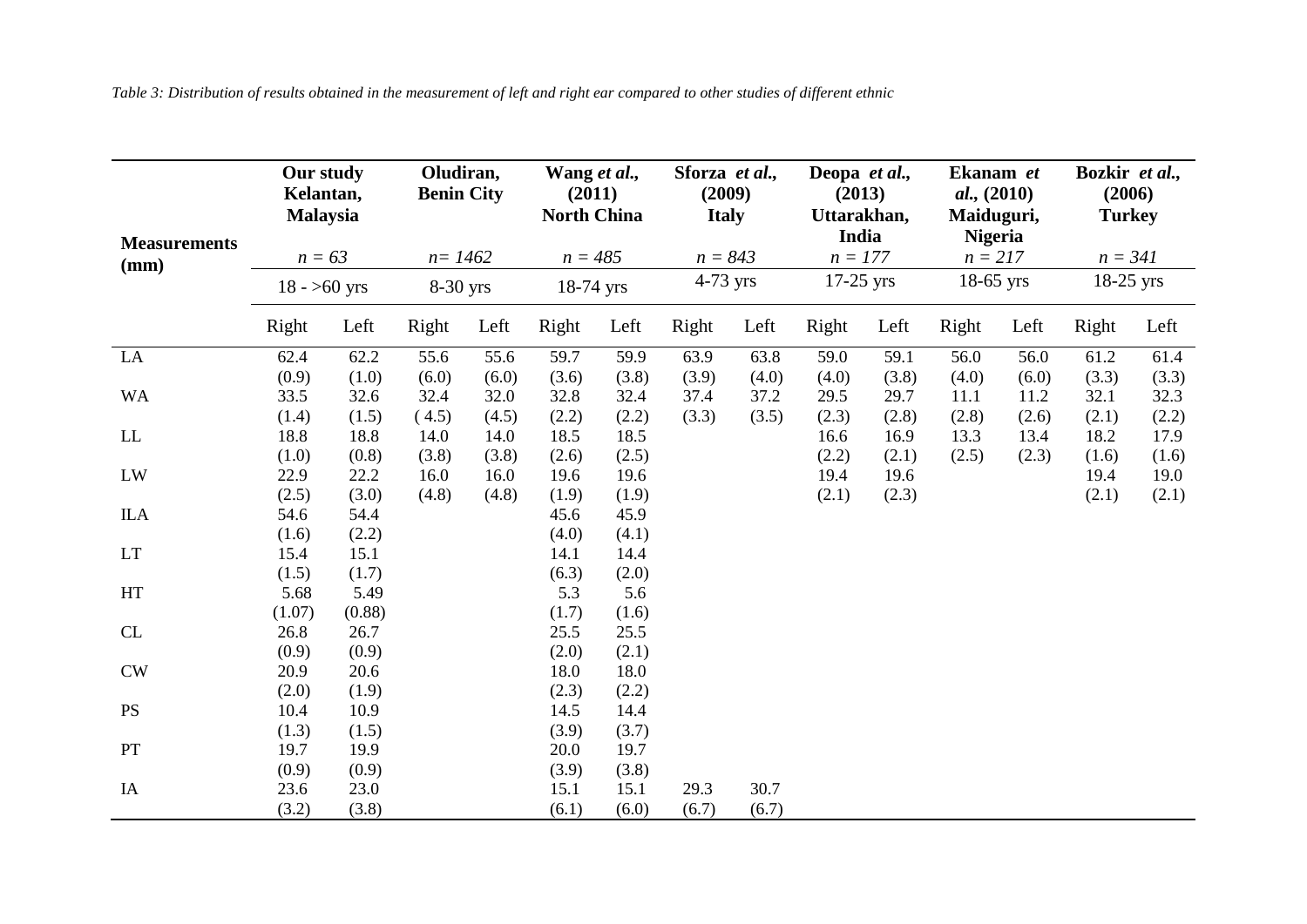#### **CONCLUSION**

In conclusion, the knowledge of the normal ear dimensions is important in the diagnosis of congenital malformations, syndromes and deformities as well as in the planning of treatment. This study demonstrates the mean value and standard deviations of a few standard ear morphometric parameters from both left and right ear measurement for the population of Kelantan. It is hoped that the data obtained from this study will contribute to the knowledge and assist the experts working in this area to produce an anatomically correct ear during the process of its reconstruction.

#### **ACKNOWLEDGEMENT**

The author would like to express her deepest gratitude to SIRIM management for the financial support and

to the personnel of Pusat Pengajian Sains Pergigian (PPSG), Universiti Sains Malaysia for the provision of

facility, advice and guidance for the successful completion of this research.

### **REFERENCES**

Azaria, R., Adler, N., Silfen, R., Regev, D. and Hauben, D. J. (2003). Morphometry of the Adult Human Earlobe: A Study of 547 Subjects and Clinical Application. *Plast Reconstr Surg., Vol 111, pp 2398-2402*

Brucker, M. J., Patel, J. and Sullivan, P. K. (2003). A Morphometric Study of The External Ear: Age- and Sex-Related Differences. *Plas Reconstr Surg*; *Vol 112, pp 647-652*.

Coward, T. J., Scott, B. J. J., Watson, R. M., Richards, R. (2000). Laser scanning of the ear identifying the shape and position in subjects with normal facial symmetry. *Int. J. Oral Maxillofac Surg*., Vol *29, pp 18- 23*

Deopa D., Thakkar H. K., Chandra Prakash, Niranjan R., Barua M. P., (2013). Anthropometric measurements of external ear of medical students in Uttarakhan region, *Journal of the Anatomical Societyof India*, *Vol 62*, *pp 79-83*

Ekanem, A. U., Garba, S. H., Musa, T. S. and Dare, N. D. (2010). Anthropometric Study of the Pinna (Auricle) among Adult Nigerians Resident in Maiduguri Metropolis; *J.Med Sci*, 10(6) *pp 176-180* 

Kalcioglu, M. T., Miman, M. C., Toplu, Y., Yakinci, C. and Ozturan, O., (2003). Anthropometric Growth Study of Normal Human Auricle; *International Journal of Pediatric Otorhinolaryngology, Vol 67, pp 1169- 1177*